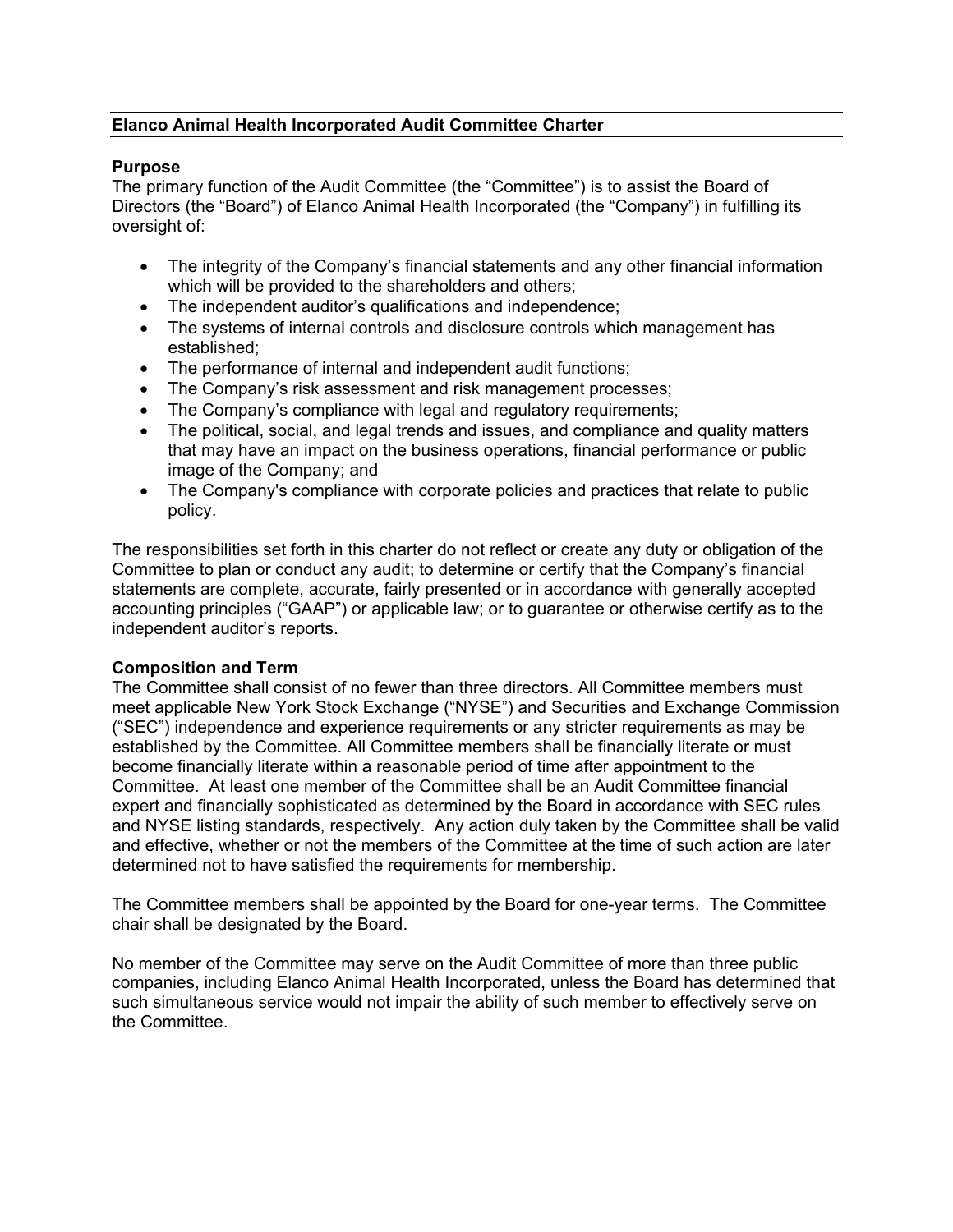# **Administrative Matters**

The Committee shall meet not less than four times per year and shall report at the next Board meeting following each such Committee meeting. A majority of the members of the Committee shall constitute a quorum for meeting and the affirmative vote of a majority of the members present at a meeting at which a quorum is present shall constitute action of the Committee. The Committee shall meet periodically with management, the head of internal audit, and the Company's independent registered public accounting firm (the "independent auditor") in separate executive sessions. The Committee shall also hold executive sessions at least two times per year to discuss compliance and enterprise risk management with the Senior Director of Elanco Ethics and Compliance and the Senior Vice President of Quality, at least one time per year with the CEO to discuss succession management for the position of the Senior Director of Elanco Ethics and Compliance and at such other times as the Committee determines to be necessary or appropriate.

The Committee may request any officer or employee of the Company, the Company's outside counsel, or representatives of the Company's independent auditor to attend a meeting of the Committee or to meet with any members of, or advisors to, the Committee. Requests for information from Committee members shall be directed to and coordinated through the Chair of the Committee, who shall liaise with members of management as needed with respect to such requests that concern fulfilling the Committee's duties and responsibilities. The Committee may take action without a meeting by the unanimous written consent of its members.

### **Delegation**

The Committee may, in its discretion, delegate all or a portion of its duties and responsibilities to a subcommittee of the Committee, so long as such subcommittee is solely comprised of one or more members of the Committee and such delegation is not otherwise inconsistent with law and applicable rules and regulations of the SEC and the NYSE.

# **External Resources**

The Committee shall (at the Company's expense) have the sole authority to retain and/or terminate any outside advisors it deems necessary to fulfill its duties, including independent counsel, accountants, or others to assist in the Committee's responsibilities, including the conduct of any investigation.

# **Duties and Responsibilities**

The Committee shall have the following duties and responsibilities:

#### Audit Functions

- 1. Be solely and directly responsible for appointment, evaluation, compensation, oversight and, if appropriate, replacement of the work of the independent auditor, including by:
	- Appointing (subject, in the Committee's discretion, to shareholder ratification) or replacing the independent auditor;
	- Approving the compensation of the independent auditor;
	- Reviewing and evaluating the lead partner of the independent audit team;
	- At least annually, reviewing and evaluating the overall performance and conduct of the independent auditor and whether to rotate the independent external audit firm;
	- Reviewing the audit scope and audit plan of the independent auditor and overseeing audit;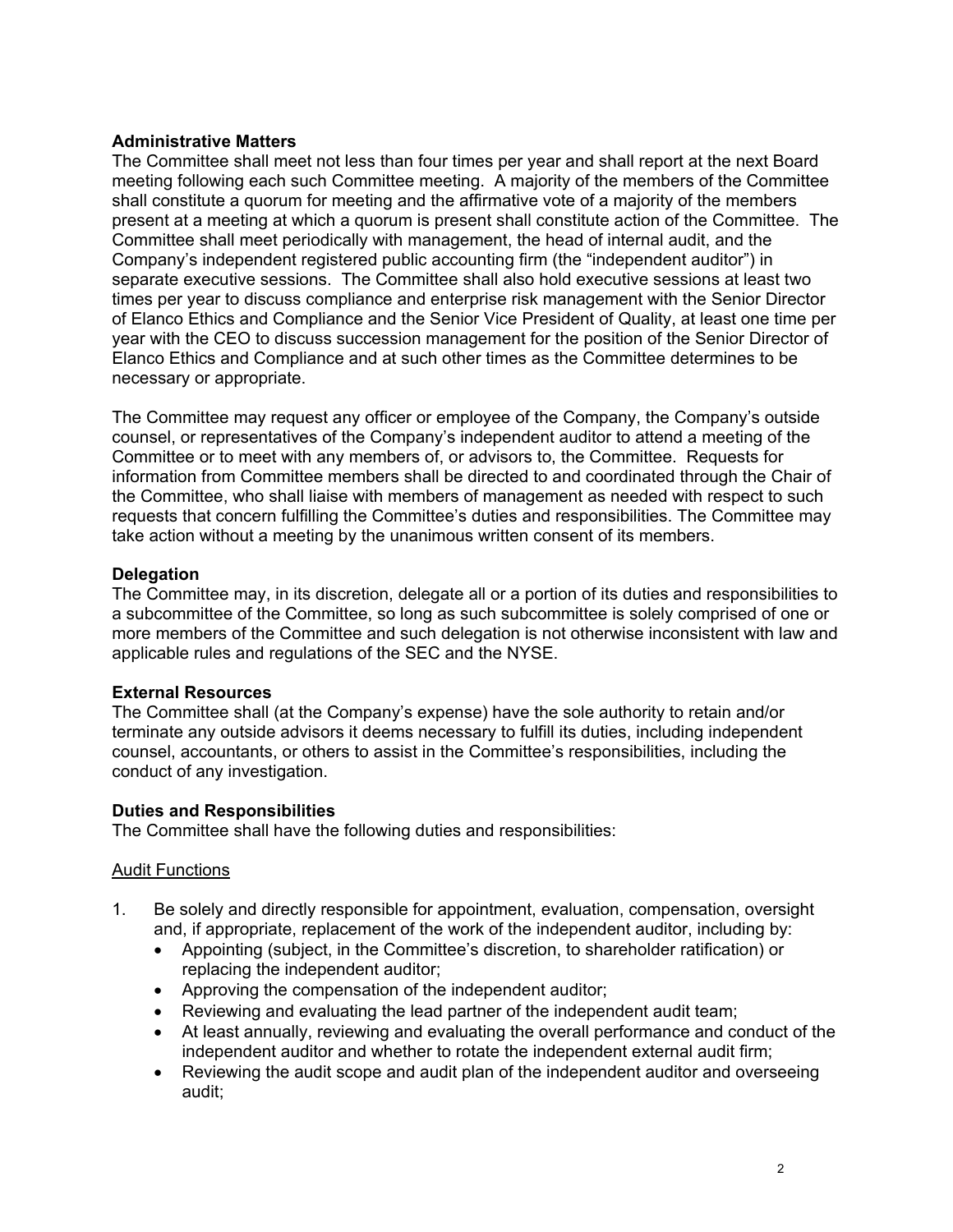- Reviewing the scope and plan for the independent auditor's audit of the Company's internal controls over financial reporting;
- Obtaining and reviewing, at least annually, a report from the independent auditor which describes the firm's internal compliance procedures, any issues raised from peer reviews, the annual inspection of the firm by the Public Company Accounting Oversight Board (PCAOB), or other quality reviews of the firm, any steps taken to deal with the issues, and all relationships between the firm and the Company or other matters that could affect the firm's independence, fitness, and/or ability to perform the audit;
- Overseeing rotation of the lead audit partner as required by law (or any stricter policies as may be established by the Committee);
- Working with management to ensure clear hiring policies for employees or former employees of the independent auditor; and
- Resolving disagreements between management and the independent auditor regarding financial reporting.
- 2. Pre-approve all audit services and permitted non-audit services (including fees) to be performed for the Company by the independent auditor, consistent with the requirements of the SEC and NYSE or any stricter standards as may be adopted by the Committee.
- 3. Oversee the internal audit function, including by:
	- Reviewing with the head of internal audit, the independent auditor and management at least annually, the responsibilities, budget, staffing, effectiveness and performance of the internal audit function, including the structure, qualification and activities of the internal audit function and the scope of internal audit responsibilities in relation to the independent auditor's duties;
	- Recommending for Board approval the appointment and, if appropriate, replacement of the head of internal audit;
	- Reviewing and approving all matters related to responsibilities, budget and staffing of the internal audit function
	- Reviewing and approving the internal audit plan, including the plan for testing of internal controls over financial reporting, the process used to develop the plan, the status of activities, significant findings, recommendations and management's response;
	- Reviewing significant reports to management prepared by internal audit (and management's responses);
	- Reviewing the results of the internal controls testing, including any significant deficiencies or material weaknesses identified in the testing (and management's responses);
	- Reviewing and approving annually the Company's annual internal audit plans related to non-financial compliance, manufacturing quality, Good Manufacturing Practices compliance, and Good Clinical Practices compliance.
- 4. The head of internal audit will report directly to the chair of the Audit Committee, with a secondary reporting relationship to the Chief Financial Officer for administrative purposes.
- 5. Prepare a report for inclusion in the Company's annual proxy statement in accordance with SEC regulations.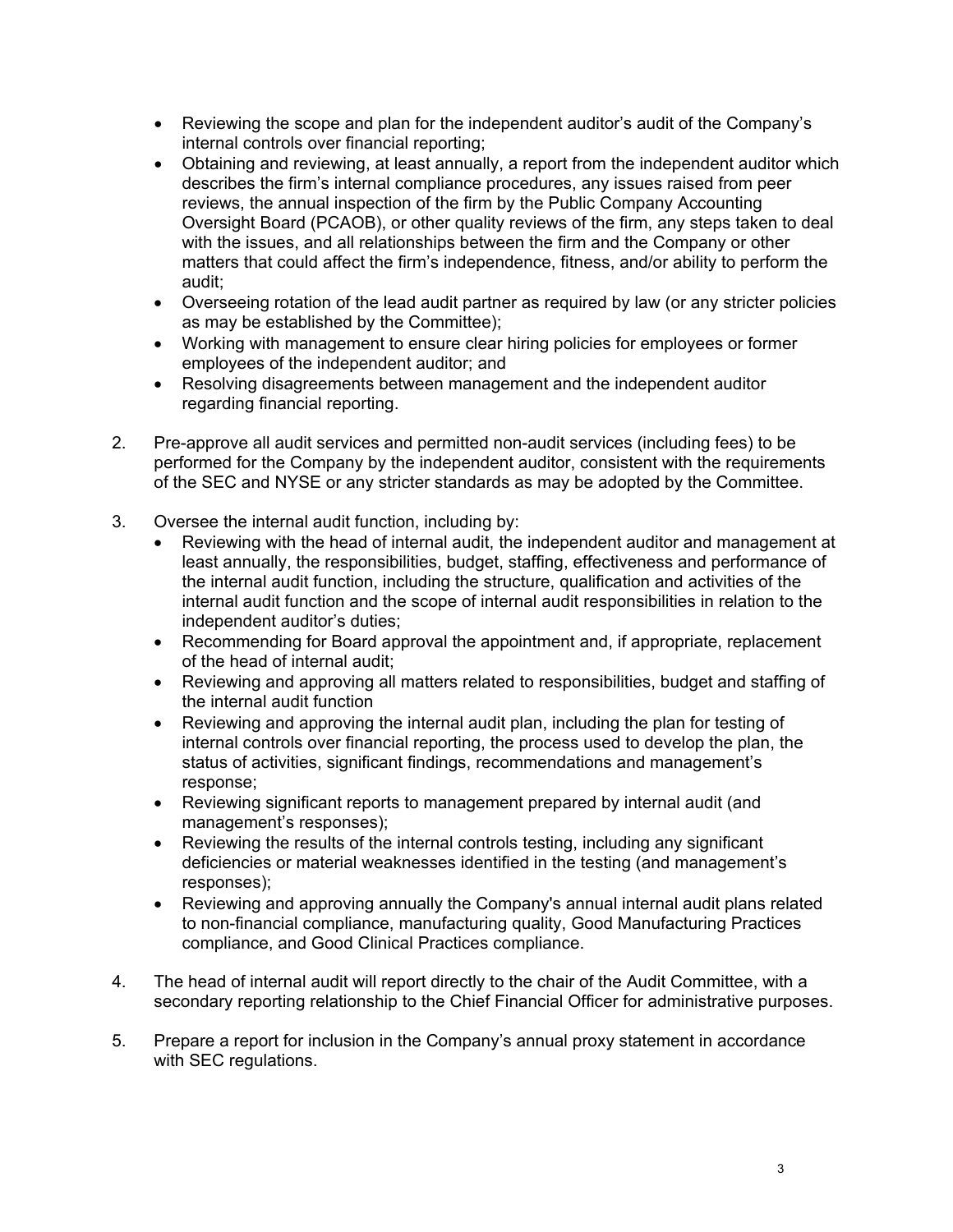- 6. Review, with management and the independent auditors, the annual and quarterly financial results before they are filed in periodic reports with the SEC or other regulators. These reviews shall include discussions with management and the independent auditor regarding significant financial reporting issues and judgments made in connection with the preparation of the Company's financial statements. The Committee shall also receive regular reports from the independent auditor on the critical accounting policies and practices of the Company, selection or application of accounting principles and significant alternative treatments of financial information within GAAP that have been discussed with management. The Committee shall discuss with the independent auditor all matters required to be communicated to the Committee by the independent auditor under the standards of the PCAOB and the NYSE, including all "critical audit matters." The Committee shall engage in dialogue with the independent auditor and management to understand the nature of each critical audit matter, if any, the auditor's basis for identifying a matter as a critical audit matter and how each such identified matter will be described in the auditor's report.
- 7. Review and discuss with management the Company's earnings press releases, including the use of non-GAAP information, as well as financial information and earnings guidance provided to analysts and rating agencies.
- 8. Provide an open avenue of communication between the independent auditor, the head of internal audit and the Board, including sufficient opportunity for the independent auditor and the head of internal audit to meet with the Committee in private session.
- 9. Consider and review with the independent auditor, the Chief Accounting Officer, and the head of internal audit:
	- The independent auditor's audit of the Company's financial statements and the auditor's report thereof;
	- The independent auditor's audit with respect to the Company's internal controls over financial reporting and the auditor's report thereof;
	- Any related significant findings and recommendations of the independent auditors or the internal auditors, including any significant deficiencies or material weaknesses, together with management's responses thereto;
	- Any difficulties encountered in the course of the audits, including any restriction on the scope of work or access to required information and any significant disagreements with management, and any other matters arising from the audit that are significant to the oversight of the Company's financial reporting process; and
	- Any material written communications between the independent auditor and management, including management representation letters or schedules of unadjusted differences.
- 10. Review and discuss with management and the independent auditor the certifications and any related disclosures made by the Company in the Company's periodic reports about the results of their evaluation of the effectiveness of disclosure controls and procedures and any significant deficiencies or material weaknesses in the design or operation of internal control over financial reporting, and any fraud involving management or other employees who have a significant role in the Company's internal control over financial reporting, prior to the filing of the Company's annual reports on Form 10-K and quarterly reports on Form 10-Q.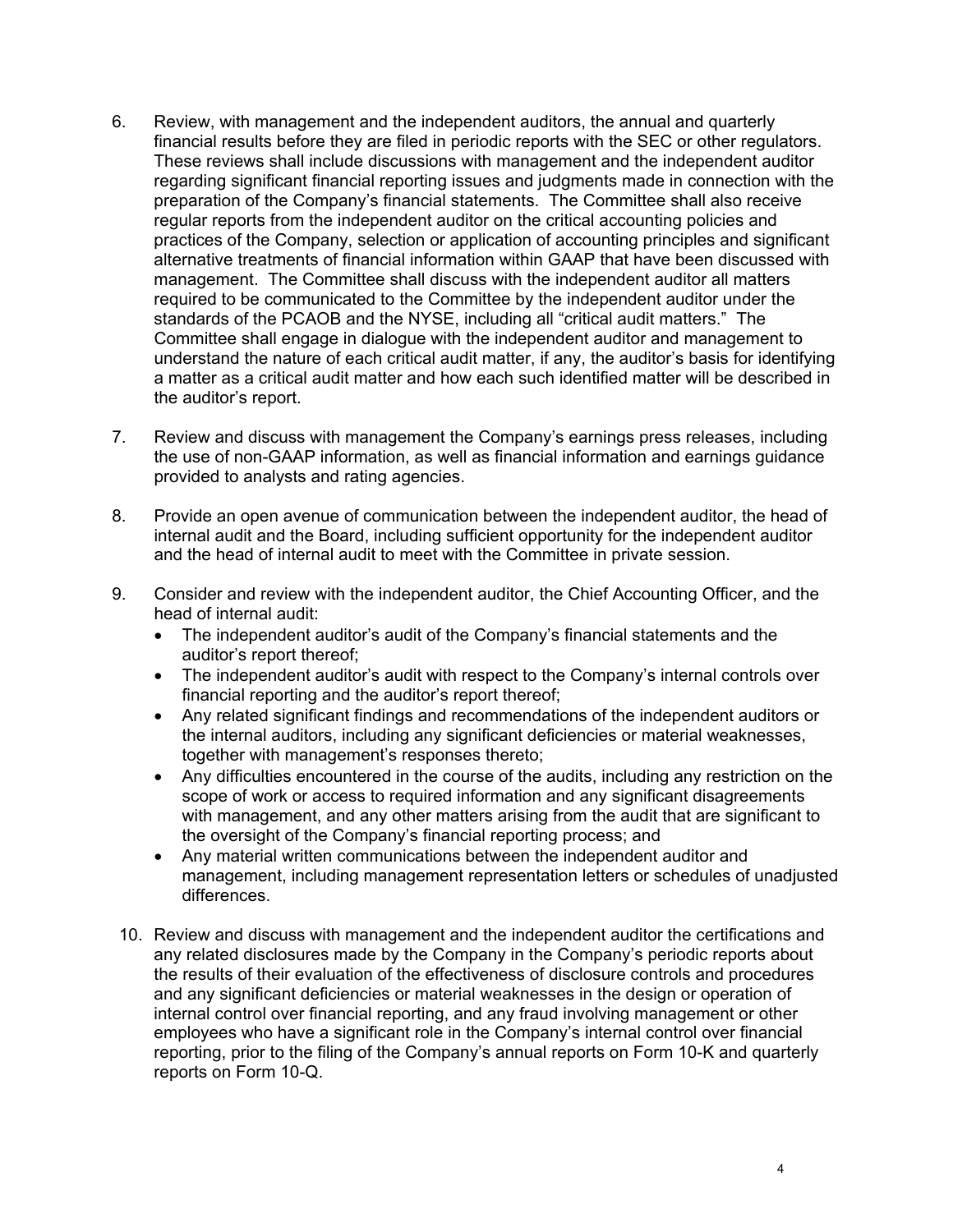- 11. Oversee compliance with the Company's related person transactions policy, financial code of ethics and code of conduct.
- 12. Oversee procedures to promote and protect employee and third-party reporting of suspected fraud or wrongdoing relating to accounting, auditing, financial reporting or internal controls, including procedures for:
	- Receiving, retaining, and addressing complaints received by the Company relating to such matters;
	- Enabling employees to submit to the Committee, on a confidential and anonymous basis, any concerns regarding such matters; and
	- Protecting reporting employees from retaliation.
- 13. Assist the Board in its oversight of legal and regulatory compliance. The Audit Committee shall have sole oversight over matters of financial compliance (accounting, auditing, financial reporting, and investor disclosures) and will generally oversee the Company's compliance with applicable law and significant legal and compliance exposure and review material reports or inquiries from regulators.

### Compliance Functions

- 14. Review policies and practices of the Company and monitor compliance in areas of social responsibility and when appropriate report and make recommendations to the Board with respect to such policies and practices including those involving:
	- environmental protection
	- health and safety of employees
	- privacy
	- employment
	- clinical research
	- research and development
	- sales and marketing
	- quality
	- the ethical, social, and political aspects of pricing decisions
	- political engagement
	- support of charitable, educational, and business/trade organizations
- 15. Oversee compliance with applicable legal and regulatory requirements.
- 16. Identify and bring to the attention of the Board as appropriate current and emerging political, social and environmental trends and public policy issues that may affect the business operations, performance or public image of the Company.
- 17. Receive reports from the Senior Director of Elanco Ethics and Compliance at least four times per year, from the head of internal audit and the Senior Vice President of Quality at least annually and from any of the Senior Director of Elanco Ethics and Compliance, the head of internal audit or the Senior Vice President of Quality if and when such individual determines, in his or her discretion, that an issue or concern requires the prompt attention of the Committee.

#### General Functions